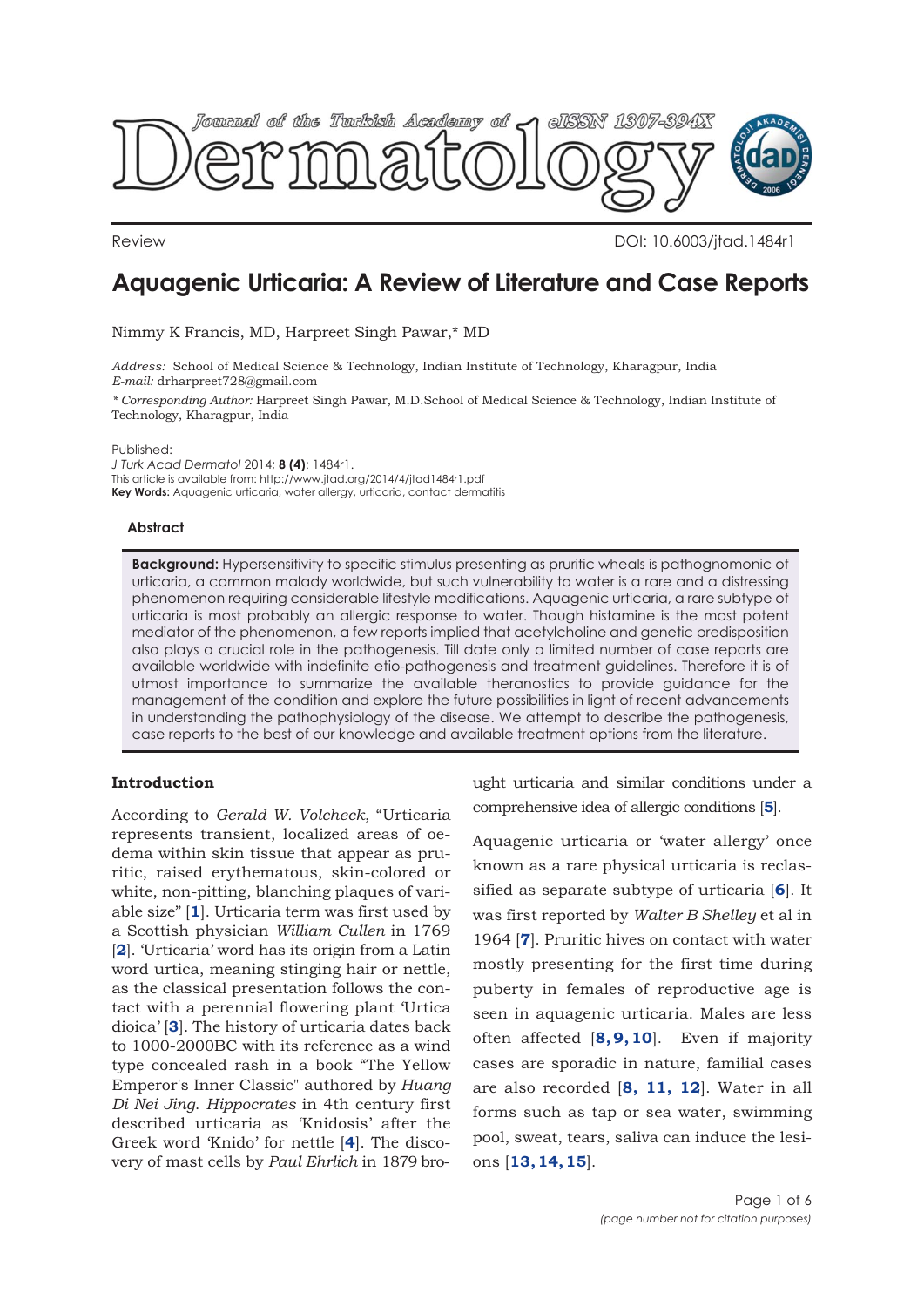### **Clinical Features**

It is usually a self-limiting allergic disorder characterised by the appearance of pruritic hives on exposure to the water irrespective of its nature [**[16, 17](#page-4-0)**]. Lesions usually appear as 2-3 mm sized pin point papules on reddish base [**[18](#page-4-0)**]. Erythematous lesions are distributed primarily on upper half of body [**[19](#page-4-0), [20](#page-4-0), [21](#page-5-0), [22](#page-5-0)**]. Few cases presented with associated dermatographism [**[12](#page-4-0)**]. In most cases, characteristic lesions appear within half an hour of exposure lasting for 30 to 90 minutes [**[11, 12](#page-4-0), [13](#page-4-0), [23](#page-5-0)**]. Duration of contact dictates the number, severity and duration of persistence of lesions. Episode of aquagenic urticaria may be followed by a refractory period up to several hours [**[12](#page-4-0)**]. A few cases demonstrated salinity and high temperature of water as additional invoking factors for lesions to appear [**[24, 25](#page-5-0)**]. Hives may appear atypically as a localized subtype on sea water exposure [**[25](#page-5-0)**]. Exercise induced perspiration and humid environment is also reported to invoke lesions in susceptible individuals [**[12, 14](#page-4-0)**]. In some cases organic solvents do not induce pruritic wheals themselves but augments the subsequent response to water challenge [**[13](#page-4-0)**]. Oral mucosal swelling, burning sensation in mouth or facial oedema on drinking water is a less common presentation [**[20,](#page-4-0) [23](#page-5-0)**]. Lesions are not produced by any pressure or UV exposure [**[12](#page-4-0), [19](#page-4-0)**]. Usually it is not associated with other systemic symptoms but extra-cutaneous manifestations like seasonal allergic rhinitis, migraine and bronchial asthma are also reported [**[9](#page-4-0), [12](#page-4-0), [23](#page-5-0)**]. More than one subtype may be present in individual producing overlapping symptoms [**[26,](#page-5-0) [27,](#page-5-0) [28](#page-5-0)**].

Disorders of immune disregulation like HIV or Hepatitis C infection may have an associated aquagenic urticaria presentation [**[23](#page-5-0)**]. In a few reports aquagenic urticaria has shown a tendency of familial inheritance [**[22](#page-5-0)**]. A possible association with familial lactose intolerance has been suggested by appearance of characteristic lesions in cases over 3 generations [**[11](#page-4-0)**]. Lesions of aquagenic urticaria more intense on saline or hot water exposure were reported in 3 siblings of a family with *Bernard Soulier* syndrome [**[8](#page-4-0)**]. A few cases of aquagenic urticaria with extra cutaneous manifestations and salt dependency is depicted in (**[Table1](#page-2-0)**).

# **Pathophysiology of Aquagenic Urticaria**

Even though underlying pathophysiology of the aquagenic urticaria is poorly understood, several contrivances have been proposed. *Shelley* and *Rawnsley* postulated that water when reacts with sebum produces a noxious substance which causes the mast cell degranulation and histamine release causing pruritis, later supported by *Chalamidas* et al [**[12,](#page-4-0) [13](#page-4-0)**]. Wheal is due to antidromic sensory nerve vasodilation [**[12](#page-4-0)**]. Raised blood histamine levels and local mast cell degranulation is usually seen in acute stage [**[13,](#page-4-0) [23](#page-5-0)**]. *Tromovitch* concluded the presence of potential water soluble foreign irritants like bacterial antigens that do not occur within the normal epidermis or sebaceous secretions are responsible for the hives [**[29](#page-5-0)**]. *Sibbald* et al debated against above mentioned postulates since the removal of the stratum corneum or factors enhancing permeation of water through it amplified the hypersensitive response to water [**[13](#page-4-0), [30](#page-5-0)**]. He proposed possibility of water induced activation of the cholinergic pathway leading to the histamine release which is supported by high blood level of histamine in the patients. As per *Czarnetzki* et al water-soluble antigen in the epidermal horny stratum penetrates into the dermis causing the release of histamine from sensitized dermal mast cells [**[31](#page-5-0)**] This claim is supported by the good response to UV therapy which causes skin thickening and local immune suppression which prevents mast cell degranulation [**[20](#page-5-0), [32](#page-5-0)**].

*Tkach* suggested the passive diffusion of water around the hair follicles changes in osmotic pressure as the mechanism of the urticarial [**[30](#page-5-0)**]. It's also stated that 5% saline is more effective in provoking wheals when compared to distilled water reflecting the influence of change in salt concentration and osmolality [**[24](#page-5-0)**]. Association of hydrogenic urticaria with familial syndromes like lactose intolerance and *Bernard-Soulier* depicts the involvement of different gene loci. Raised IgE levels resulting from altered T and B lymphocyte interactions may be related to the appearance of aquagenic urticaria in some immune-compromised patients [**[23, 33, 34](#page-5-0)**].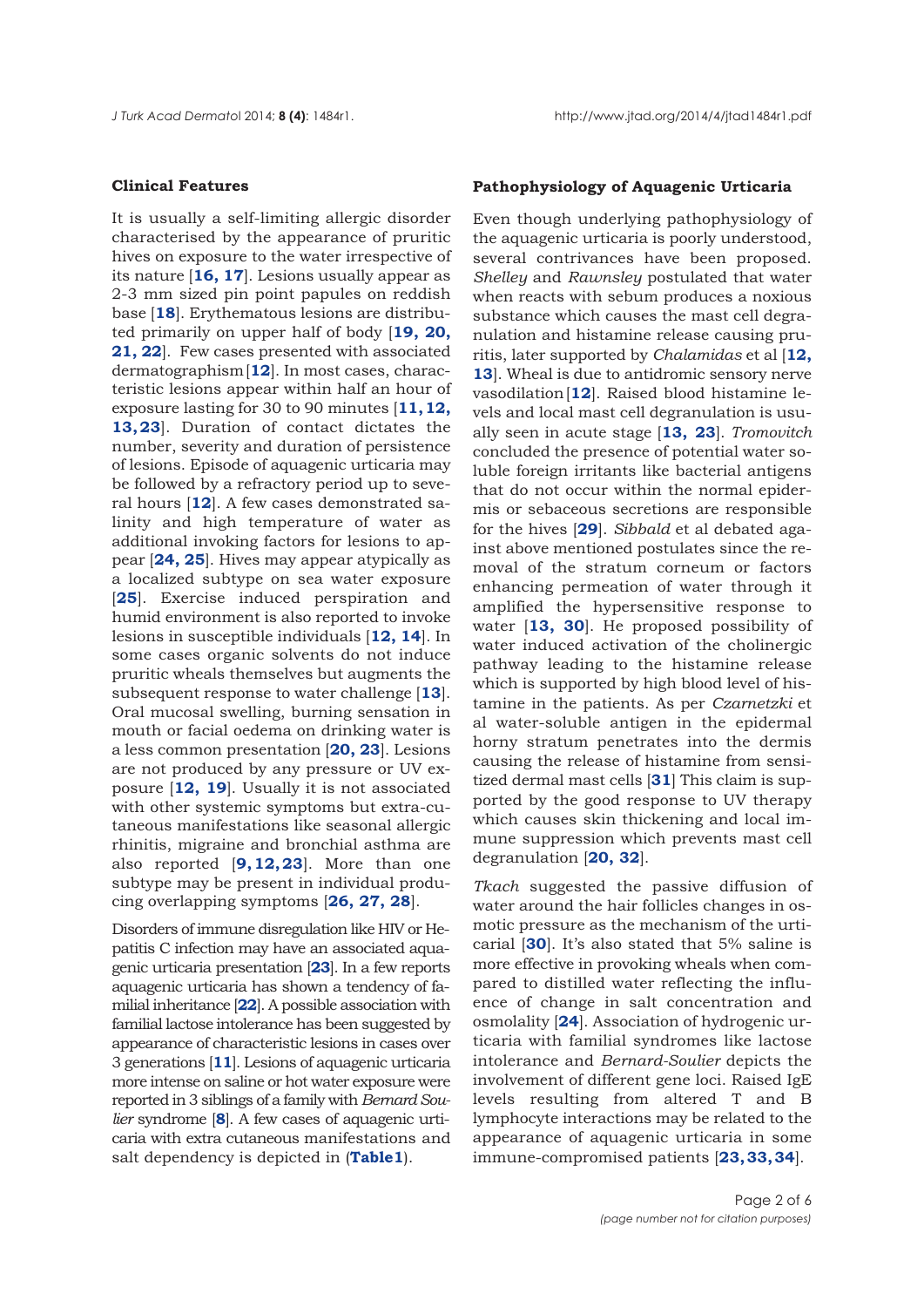# **Table 1.** Aquagenic Urticaria with Extra Cutaneous Manifestations

<span id="page-2-0"></span>

| S. Year    | Age<br>and sex | <b>Clinical presentation</b>                                                                                                                                                                                                                                                                                                                                                                |    | <b>Place Management</b>                                                                                                                                          | Outcome                                                                                                                             | <b>Reference</b> |
|------------|----------------|---------------------------------------------------------------------------------------------------------------------------------------------------------------------------------------------------------------------------------------------------------------------------------------------------------------------------------------------------------------------------------------------|----|------------------------------------------------------------------------------------------------------------------------------------------------------------------|-------------------------------------------------------------------------------------------------------------------------------------|------------------|
| 1. 1986 29 |                | Aquagenic Urticaria with poly-<br>Female morphous light eruptions                                                                                                                                                                                                                                                                                                                           | UK | Psoralen +UVA<br>(PUVA) therapy                                                                                                                                  | Disease condition impro-28<br>ved                                                                                                   |                  |
|            |                | Complain of pruritic hives follo-<br>wing shower and skin eruptions<br>with joint selling and swelling<br>following sun exposure                                                                                                                                                                                                                                                            |    |                                                                                                                                                                  |                                                                                                                                     |                  |
| 2.1997 40  | Male           | A forty year aged male who is<br>positive for HIV and hepatitis C<br>and intra venous drug abuse<br>consulted with a complaint of<br>emergence of pruritic hives on<br>the body within 5-10 minutes<br>after swimming and vanished<br>within 30-40 minutes. Similar<br>complaints occurred on expo-<br>sure to water. Swelling and bur-<br>ning sensation in mouth,<br>shortness of breath. |    | anatagonist like<br>henaramine cetirizine the symptoms.<br>and cimetidine.<br>2.Stanozol 10mg/day                                                                | Spain 1) H1 and H2 receptor Antihistamines had no<br>therapeutic effect. Stana-<br>hydroxyzine, chlorp- zol successfully controlled | 23               |
| 3.2004 11  | Male           | Boy aged 11 years with pruritic USA Antihistamine<br>hives on exposure to water re-<br>gardless of its physical proper-<br>ties and source. Erythematous<br>lesions of size 2-3 mm appeared<br>more on trunk, predominantly<br>in hairy areas than extremities<br>and lasted for 20-40 minutes.<br>History of one or two incidents<br>of bronchospasm allied to swea-<br>ting.              |    | Hydroxyzine 25mg<br>twice daily                                                                                                                                  | Patient is asymptomatic<br>after one month follow up                                                                                | 20               |
| 4.2005 20  | Female raine   | Aquagenic urticaria with mig-                                                                                                                                                                                                                                                                                                                                                               |    | 25mg and cetirizine<br>10mg daily.                                                                                                                               | Spain 1) Initially on Doxepin Regime one was unable to 9<br>control hives and head<br>ache                                          |                  |
|            |                | Women aged 20 year having<br>atopic rhinitis and asthma con-<br>sulted with a complaint of mul-<br>tiple events of pruritic hives on<br>exposure to water since last 3<br>years. Lesions were of size 1-4                                                                                                                                                                                   |    | 2)Cyproheptadine<br>4mg twice daily and<br>scopolamine 1.5mg<br>patch for 10 days                                                                                | Regime two successfully<br>controlled symptoms                                                                                      |                  |
|            |                | cm, developed within 5 minutes<br>regardless the nature of the<br>water and existed for about 20<br>minutes.                                                                                                                                                                                                                                                                                |    | 3) Scopalamine was<br>replaced with<br>methylscopalamine<br>bromide 2.5mg orally.                                                                                | Anticholinergic side ef-<br>fects were effectively redu-<br>ced by regime three                                                     |                  |
|            |                |                                                                                                                                                                                                                                                                                                                                                                                             |    | daily                                                                                                                                                            | 4) Migraine was dealt Migraine was controlled<br>with sertraline 25mg within 2 weeks of medica-<br>tion                             |                  |
| 5.2006 30  |                | Aquagenic urticaria with Ber-<br>Female nard Soulier in a thirty year old<br>female. Wheals developed on ex-<br>posure to salt and normal<br>water, more on trunk than ext-<br>remities. Mother and two female<br>siblings of the patient of age 26<br>and 24 years had Bernard sou-<br>lier syndrome.                                                                                      |    | <b>Brazil Antihistamines</b><br>zine 5 mg and<br>hydroxyzine 25mg<br>daily prior to contact<br>with water. Siblings<br>were managed with<br>cetirizine 5mg daily | Partial improvement in<br>patients and disappea-<br>Patient was on cetiri- rance of lesions in sib-<br>lings.                       | 8                |
|            |                | 6.2013 Female 6 young women with pruritic<br>hives localized on face & neck<br>on sea water exposure                                                                                                                                                                                                                                                                                        |    | Italy Antihistamines                                                                                                                                             | Poor response                                                                                                                       | 25               |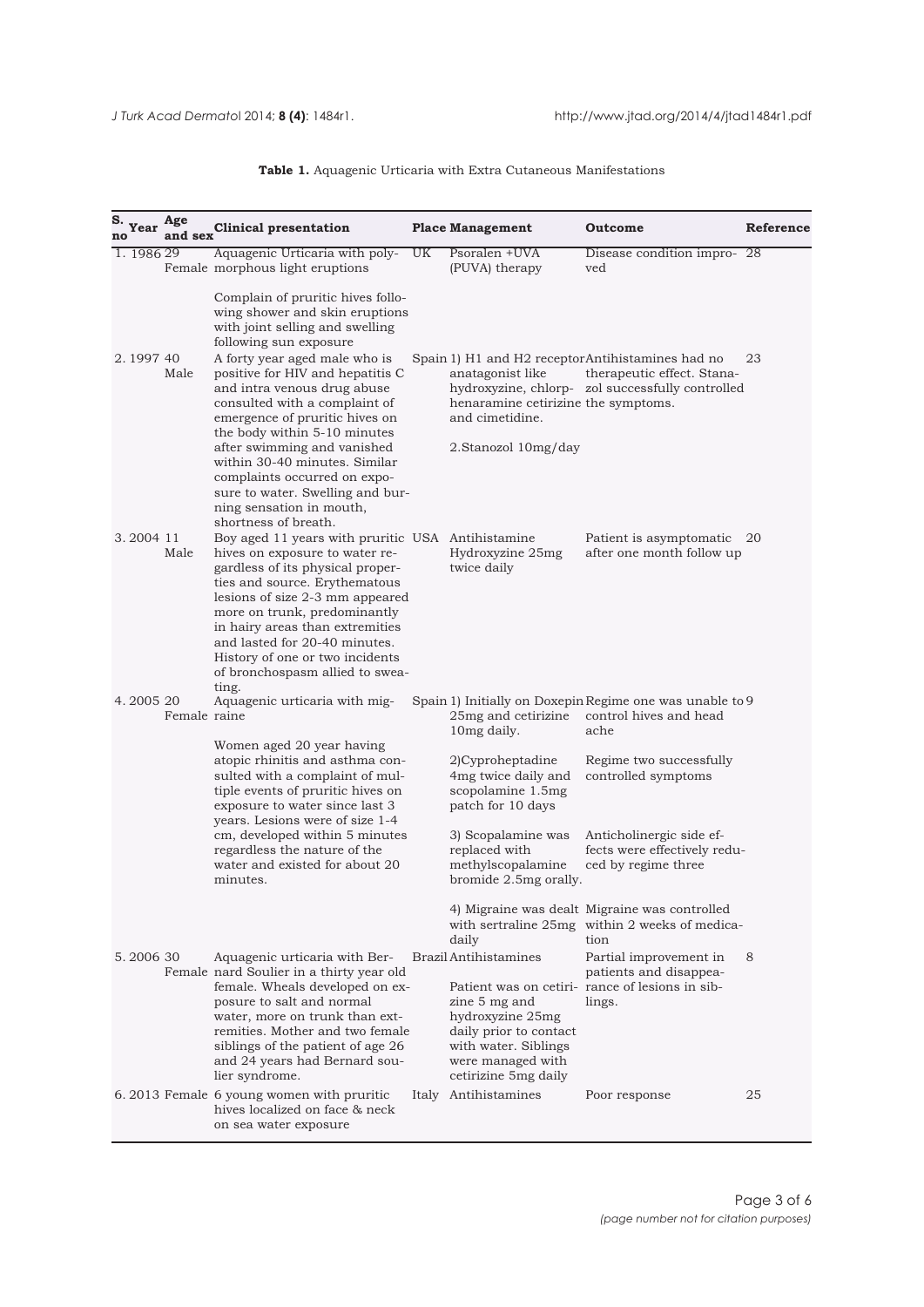We can conclude that even if mechanism of urticaria is not clearly understood, evidence from the case reports suggests it as a histamine mediated one [**[13](#page-4-0), [23](#page-5-0)**]. This is supported by the partial or complete refraction from the symptoms by antihistamines [**[18](#page-4-0)**]. Reported cases and investigations also suggest other etiologic mechanisms of urticaria like antigen-antibody complexes, cryoglobulins, and cold agglutinins [**[19](#page-4-0)**]. Acetylcholine or methacholine is projected as the mediator of the histamine release whose role is not clearly drawn[**[13, 19](#page-4-0)**]. This justifies the further need of study in this field.

### **Diagnosis & Work Up**

Coexistence of various subtypes of urticaria may pose a diagnostic challenge & warrants the prudent usage of clinical skill and diagnostic tools. Wide spectrum of eliciting factors demands meticulous history, physical examination and laboratory investigations. History should have comprehensive details regarding the lesions and associated symptoms. It includes onset of lesions, size and distribution, triggering factors, frequency and duration of symptoms and associated any pruritus or pain. Personal history of allergy, drug intake, life style and work environment should be asked for. Family history of similar complaints, autoimmune and allergic disorders is to be enquired [**[12,](#page-4-0) [35](#page-5-0)**]. Appropriate questions should be asked to rule out bleeding disorders, immunocompromised state and lactose intolerance in the patient and family [**[8](#page-4-0), [11](#page-4-0), [23](#page-5-0)**].

In most of the cases physical examination is normal without any evidence of skin disorder [**[19](#page-4-0), [20](#page-5-0), [29](#page-5-0)**]. Test for dermatographism should be included. Immunocompromised patients presenting with aquagenic urticaria should be carefully examined for coexisting cutaneous disorder like drug allergy, lichen planus, vasculitis, porphyria cutanea tarda, mixed essential cryoglobulinaemia [**[23, 36](#page-5-0)**].

Investigations include specific laboratory test for specific associated systemic diseases and specific test for triggers. Complete blood count, coagulation profile, metabolic profile, complement, antinuclear and anticytoplasmic antibodies, rheumatoid factor, cryoglobulins, c1 esterase inhibitor, immunoglobulin, lesional skin biopsy, allergen tests are few of the investigations required as per the clinical assessment [**[6, 8, 11](#page-4-0), [23](#page-5-0)**]. Degree of basophilic degranulation and release of histamine can be estimated by Fluorescence-activated cell sorting of blood sample [**[20](#page-5-0)**]. Radical screening is not recommended [**[6](#page-4-0)**].

Specific provocation tests helps to differentiate subtypes and triggering factors example Cold provocation test(cold urticaria), Pressure test(delayed pressure urticaria), Heat provocation & threshold test(heat contact urticaria), Exercise test(cholinergic urticaria), Patch test(contact urticaria) and Water challenge test(aquagenic urticaria). Water challenge test involving application of 35 0 c wet compress to upper part of body for 30 minutes producing pruritic pin point hives is highly suggestive of aquagenic urticarial [**[10,](#page-4-0) [16](#page-4-0), [37](#page-5-0)**]. Prior application of topical atropine at the site of water challenge test can help to differentiate the symptoms arising from associated cholinergic urticaria in selected cases [**[18,](#page-4-0) [38](#page-5-0)**].

#### **Management**

The more poignant part of this disorder is the lack of desensitization for water as allergen even on repeated exposure [**[20](#page-5-0)**]. Avoidance of allergen as a general principle in any allergic disorder necessitates the evasion of water exposure. Topical application of antihistamines like 1% diphenhydramine before water exposure is reported to reduce the hives [**[24](#page-5-0)**]. Oil in water emulsion creams, petrolatum as barrier agents for water can be used prior to shower or bath with good control of symptoms [**[13,](#page-4-0) [39](#page-5-0)**]. Therapeutic effectiveness of various classes of drugs differs from case to case. Antihistamines were used successfully in most of the case [**[10, 18,](#page-4-0) [20](#page-4-0)**]. First generation antihistamines like chlorpheniramine maleate, cyproheptadine and hydroxyzine were commonly used in earlier cases. Sedation was the main drawback [**[12, 13,](#page-4-0) [27](#page-5-0)**] . In recent years newer generation antihistamines with better patient compliance like Cetirizine, Desloratidine, Rupatidine, Ketotifen are used [**[7,](#page-4-0) [17](#page-4-0), [21](#page-5-0)**]. Anticholinergic drugs like methscopolamine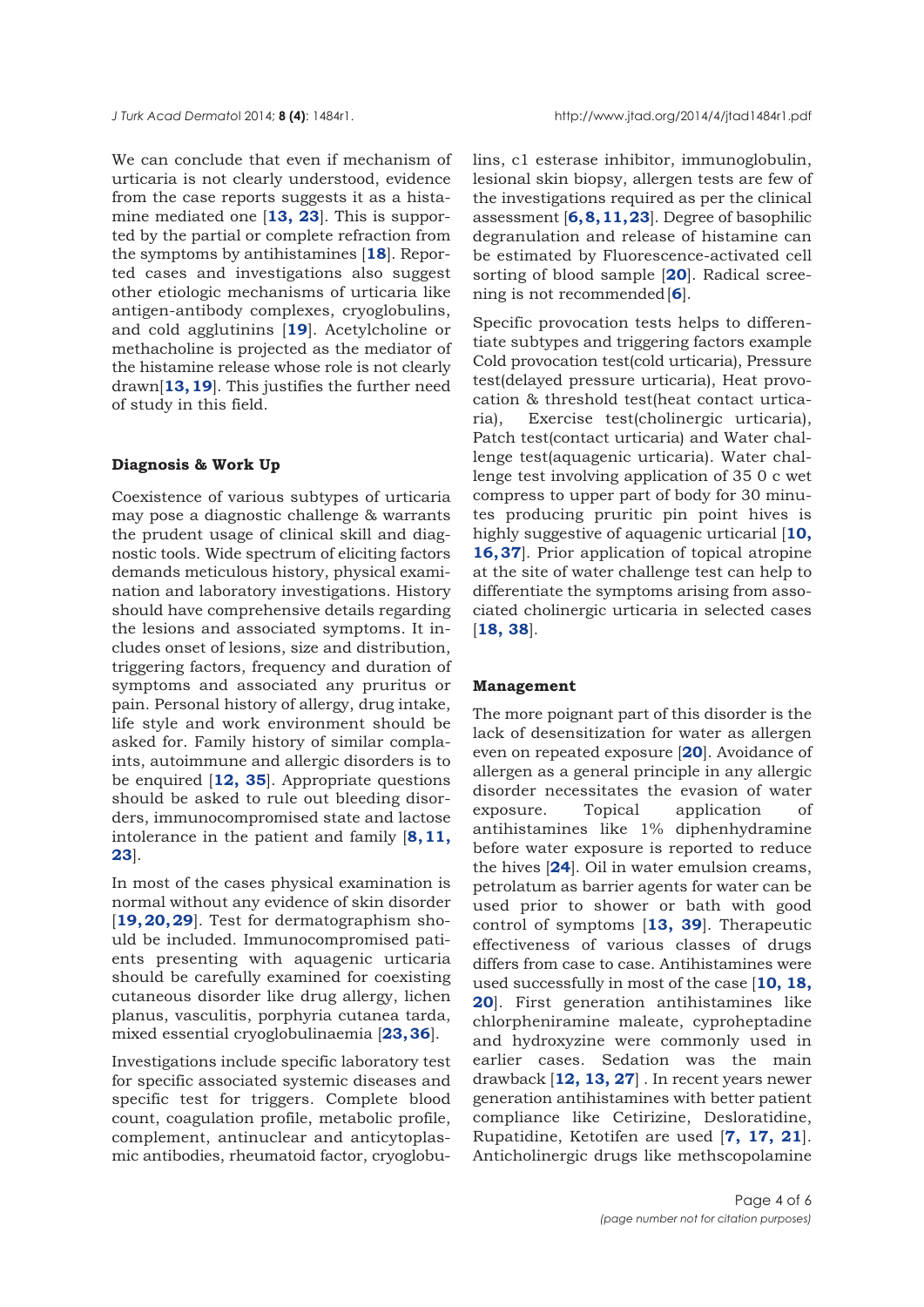<span id="page-4-0"></span>

may be required in addition to Antihistamines for adequate control [**9**].

A case with incomplete response to antihistamines alone has shown complete resolution with no lesions on water exposure with concomitant escalating doses of PUVA therapy for 2 weeks [**[32](#page-5-0)**]. However another similar case reported to have only partial improvement by UVB therapy. The photochemotherapy (PUVA) has also shown complete resolution of symptoms in aquagenic urticaria complicated with polymorphous light eruptions in a case [**[28](#page-5-0)**]. Migraine as extra-cutaneous symptom in one of the cases is reported to be controlled by low dose Sertraline [**9**]. SSRI's has shown promising results in controlling chronic urticaria associated with panic disorder suggesting the probable similarity of mediators in pathogenesis of Panic disorder, Migraine and urticarial [**9, [40](#page-5-0)**]. Effective use of Stanozolol in hereditary angioedema and familial cold urticaria and Danazol in cholinergic urticaria conceived the idea of using of Stanozolol in resistant cases of aquagenic urticarial [**[39, 41, 42](#page-5-0)**]. Stanozolol in low daily dose is reported to completely control the symptoms in a HIV positive patient resistant to conventional treatment [**[23](#page-5-0)**].

# **Conclusion**

Recent progress in dermatology has explored many postulated theories behind the pathogenesis of this rare urticaria. Aquagenic urticaria even if rare, severely affects the quality of life by its agonizing symptoms, protracted course and unpredictability. Different treatment regimens have been tried with limited success, theranostic approach should be considered for personalized treatment. More studies with a holistic view is required for better understanding of cellular and molecular mechanism, possible gene loci association for familial cases and treatment options for this chronic urticaria.

#### **References**

1. Volcheck, Gerald W. Clinical Allergy Diagnosis and Management. London: Springer; 2009.

- 2. Poonawalla T, Kelly B. Urticaria : a review. Am J Clin Dermatol 2009; 10: 9-21. PMID: 19170406
- 3. McGovern TW, Barkley TM. The electronic textbook of Dermatology. New York: Internet Dermatology Society; 2000. http://www.telemedicine.org/stamford.htm (accessed 10 October 2013).
- 4. Juhlin L. The history of Urticaria and Angioedema. Department of Dermatology, University Hospital, Uppsala, Sweden. ESHDV Special Annual Lecture, 2000.
- 5. Michael A. Beaven. Our perception of the mast cell from Paul Ehrlich to now. European Journal of Immunology 2009; 39: 11-25. PMID: 19130582
- 6. Zuberbier T, Asero R, Bindslev-Jensen C, Walter Canonica G, Church MK, Giménez-Arnau A et al. EAACI/GA(2)LEN/EDF/WAO guideline: definition, classification and diagnosis of urticaria. Allergy 2009; 64: 1417-1426. PMID: 19772512
- 7. Yavuz ST, Sahiner UM, Tuncer A, Sackesen C. Aquagenic urticaria in 2 adolescents. J Investig Allergol Clin Immunol 2010; 20: 624-625. PMID: 21314009
- 8. Pitarch G, Torrijos A, MartÃ-nez-MenchÃ3n T, Sánchez-Carazo JL, Fortea JM. Familial aquagenic urticaria and bernard-soulier syndrome. Dermatology 2006; 212: 96-97. PMID: 16319487
- 9. Baptist AP, Baldwin JL. Aquagenic urticaria with extracutaneous manifestations. Allergy Asthma Proc 2005; 26: 217-220. PMID: 16119038
- 10. Park H, Kim HS, Yoo DS, Kim JW, Kim CW, Kim SS et al. Aquagenic urticaria: a report of two cases. Ann Dermatol 2011; 23: S371-374. PMID: 22346281
- 11. Treudler R, Tebbe B, Steinhoff M, Orfanos CE. Familial aquagenic urticaria associated with familial lactose intolerance. J Am Acad Dermatol 2002; 47: 611-613. PMID: 12271310
- 12. Shelley WB, Rawnsley HM. Aquagenic urticaria: Contact sensitivity reaction to water. JAMA 1964; 189: 895-898. PMID: 14172902
- 13. Sibbald RG, Black AK, Eady RA, James M, Greaves MW. Aquagenic urticaria evidence of cholinergic and histaminergic basis. Br J Dermatol 1981; 105: 297- 302. PMID: 7272209
- 14. Harwood CA, Kobza-Black A. Aquagenic urticaria masquerading as occupational penicillin allergy. Br J Dermatol 1992; 127: 547-548. PMID: 1467303
- 15. Martinez-Escribano JA, Quecedo E, de la Cuadra J, Frias J, Sanchez-Pedreno P, Aliaga A. Treatment of aquagenic urticarial with PUVA and astemizole. J Am Acad Dermatol 1997; 36: 118-119. PMID: 8996279
- 16. Dice JP. Physical urticaria. Immunol Allergy Clin North Am 2004; 24: 225-246. PMID: 15120149
- 17. Kai AC, Flohr C. Aquagenic urticaria in twins. World Allergy Organ 2013; 6: 2. PMID: 23663417
- 18. Wasserman D, Preminger A, Zlotogorski A. Aquagenic urticaria in a child. Pediatr Dermatol 1994; 11: 29- 30. PMID: 8170845
- 19. Chalamidas SL, Charles CR. Aquagenic urticaria. Arch Dermatol 1971; 104: 541-546. PMID: 4107633